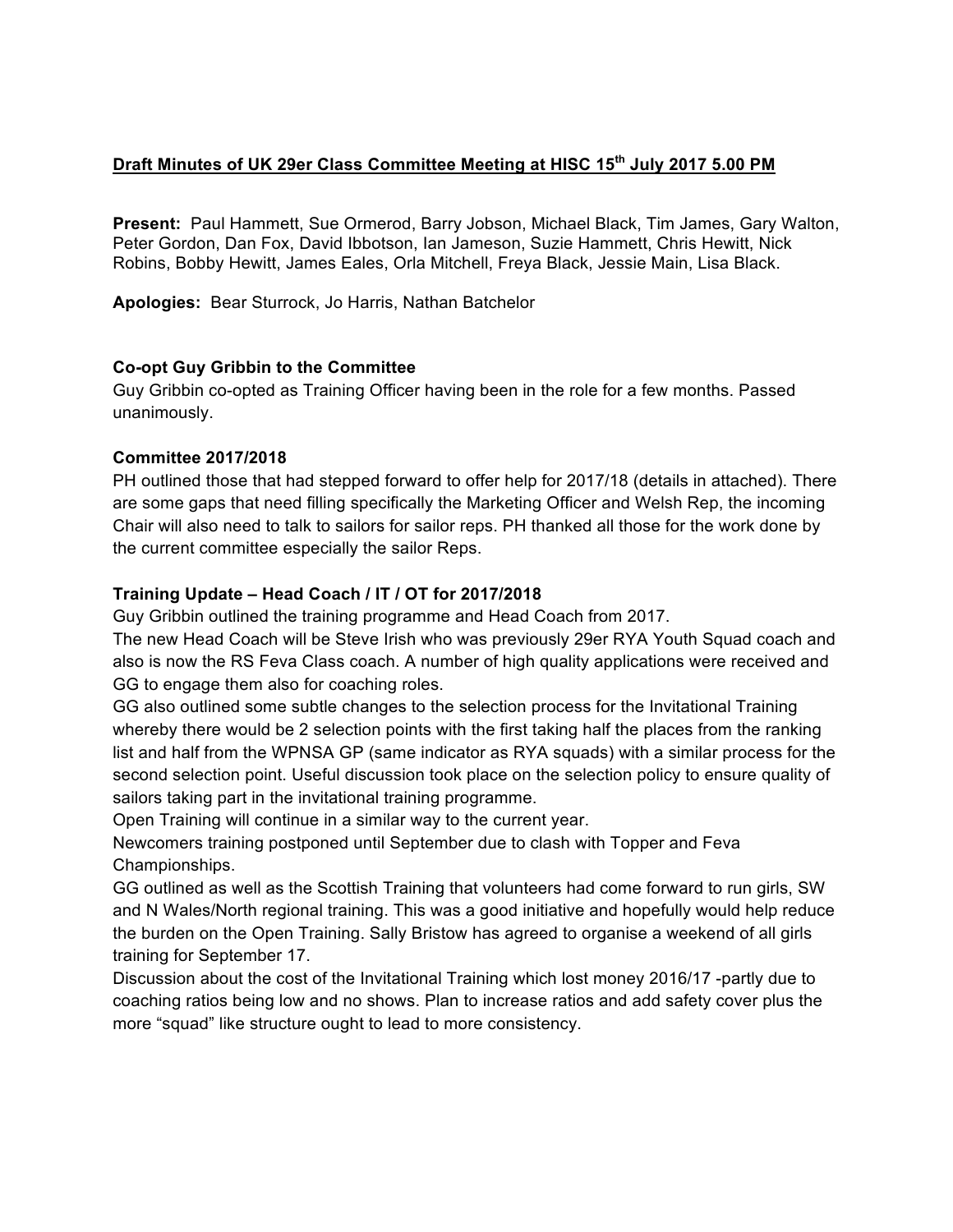#### **Nationals 2018 Update**

PH and TJ outlined that after the dates for the 2018 29er Europeans were moved for the third time this required another move to the 29er Nationals at HISC. The date is now Sat 28 July to Thur 2 August with racing Sunday-Thursday. HISC have been incredibly accommodating and we have expressed our thanks to HISC. Tim Hancock to be PRO.

In discussion PH outlined that the 420 and 29er Class Chairs have talked about a shared 420/29er Nationals. The 29er sailor Reps were very keen for the social aspect of a joint event which was feedback that mirrored the 420 sailors. Logistics may present some challenges but the Youth Nationals have 6 classes so agreement this could be workable if dates work. 2018 cannot work but perhaps a future year - for future committee to discuss.

### **International 29er Class - DCJ/UK VP**

The UK 29er Class has proposed David Campbell-James as the International 29er Class Treasurer and PH asked if any volunteers to stands as VP for the International Class. No one wished to stand. DCJ considered by all to be an excellent choice for International Class. The International Class outlined that having changed the previous cycle of the Worlds to rotate Europe to another continent and back to Europe, by hosting Long Beach then Hong Kong they have realised that for various reasons they will return to Europe in future. The Int Class website now has European based Worlds from 2019 for 4 years.

#### **Scotland Update**

DI outlined the work he and DS had been undertaking to develop regional training and racing in Scotland and the North. A small group had undertaken training in lieu of the cancelled Largs split GP. The RYA were also supportive of the programme. There was unanimous support for building strong regional racing and training to reduce the travel needed for sailors.

### **Event support 2017 + 2018 (PH/PG)**

PH outlined the Class has continued its policy of event support for the non-RYA sailors rather than performance awards. For 2017 the £3,000 is to be spent £1,500 Worlds and £1,500 Europeans. The Europeans are proving more expensive and the budget to be raised to £2,000 as we now have >20 non-RYA supported boats. Steve Irish now class coach with Jon Webster kindly offered to support a second RIB. Committee agreed this increase in funding unanimously. The next committee will need to decide on the support for the 2018 Worlds in Hong Kong and the Finland Europeans.

#### **Transport to 2018 Europeans**

PH outlined a discussion that he had been having with the RYA and sailboat deliveries to get 29ers to Finland for the 2018 Europeans. The cost would likely be £750-£850 per boat approx and boats would pack up at HISC at the end of the Nationals. The RYA have informed us that they will not be offering a materially different structure for the squad boats and either will not be taking 29ers or will take some but charge the same amount and offer a grant for costs so net it would be advisable for all those intending to go RYA or non-RYA to look at the Class transport option. There was some concern that after an initial deposit that full payment was needed by November. PH said he would negotiate with sailboat deliveries and PG also said he would try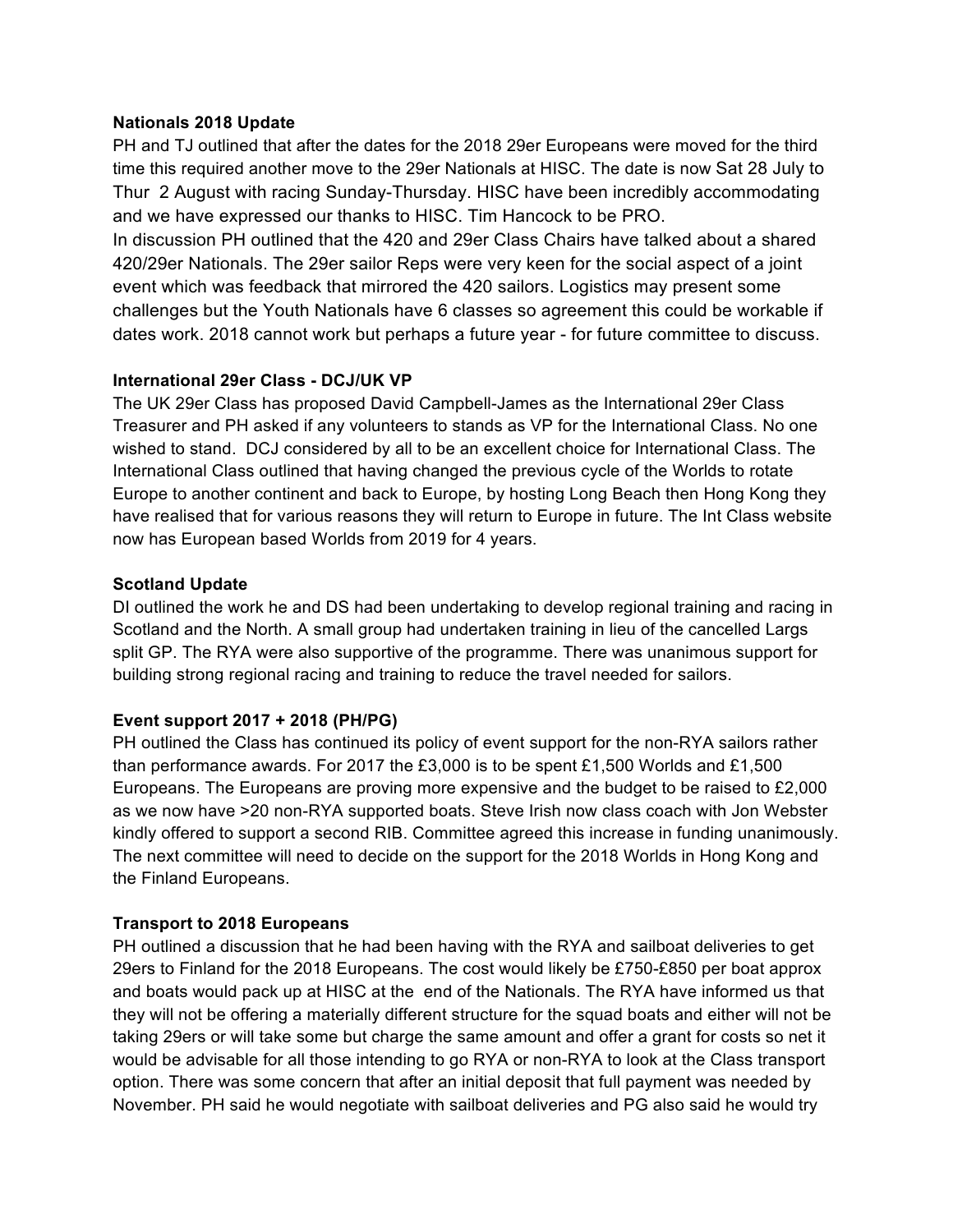alternative suppliers. *(Post meeting PH agreed with sailboat deliveries that payment would be taken as non-refundable from 1 Nov and would be in two stages 1 Nov and end March. PG indicated no alternative suppliers found. Committee to refine proposal).* New event to go on website to collect refundable deposits of £100 to gauge interest - LB/PH.

# **HK 2018 Worlds Transport**

Nia is looking into the logistics and will revert back though it is proving expensive.

# **GP Series 2017 onwards**

TJ gave a detailed outline of the current GP structure and the evolution of the series in recent years. TJ also looked at recent survey evidence and detailed work on the Class geography and other factors. PH said that the 29er UK GP circuit was the largest National 29er GP circuit in the UK and probably among the largest National two man dinghy series in the World.

A detailed debate took place with contributions from sailors and adult committee members. After this there was agreement on the following;

To reduce the GP series to 6 events with 2 discards with the Inlands and Winter Championships as stand alone events outside the series.

Of the 6 venues there was a strong desire to increase the number of sea events - ideally to have 4 sea and 2 Inland events.

Agreement that the 5 core venues of the class remain for the eight large events (6+2) to be WPNSA, HISC, Rutland, Grafham, Draycote. Consensus that Pwllheli and Torbay should be considered as the next tier and with the requirement for sea events would seem to be also core venues (to be further discussed).

GP Circuit for 2017/18 to be WPNSA, Datchet, Rutland, Pwllheli, HISC, Torbay Plus Inlands (Grafham) and Winters (Draycote)

PH asked if the series 2018/2019 should include a Northern Lake.

Split GP decided did not work.

On Entry Fees we discussed the type of venues and it was clear that at £50 entry WPNSA is a guaranteed loss for the Class. Overall the GP series breaks even due to profits at other venues. Of the others Draycote was noted as relatively expensive though did provide manpower to avoid parental duties.

There was a proposal to raise the entry fee of just WPNSA or of all GPs as our entry fee's are quite low vs other classes. Decision made to raise the entry fee to £60 for all GP events plus Inlands and Winter Champs.

# **AOB**

Builder update from Nathan (read by PH)